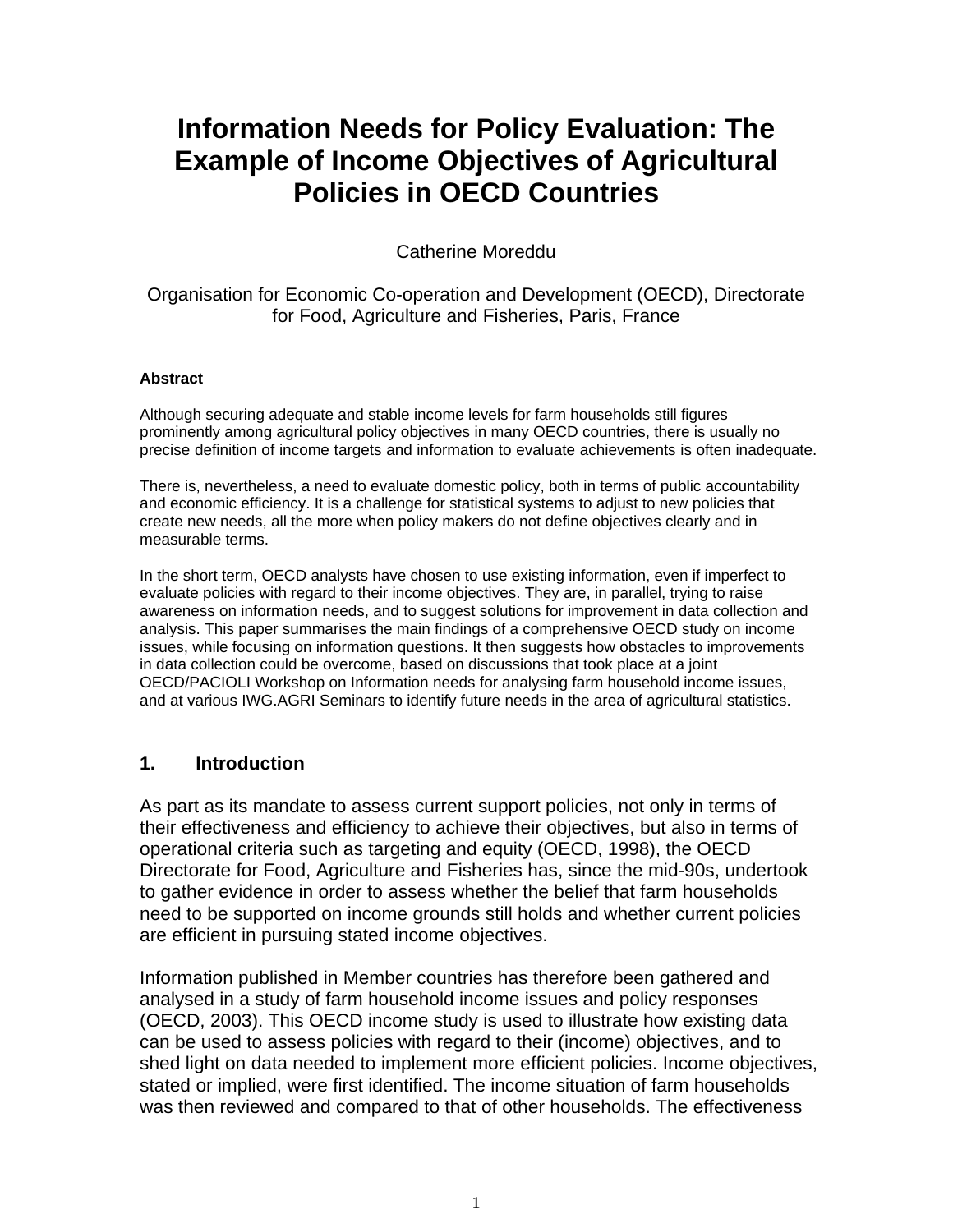and efficiency of agricultural, fiscal and social policies with regard to income objectives was assessed and alternative approaches suggested.

In terms of information needs, the OECD income study led to the conclusion that in many countries, income support policies have been designed and implemented in the absence of adequate information on the income situation of farm households. It also outlined the importance of collecting comprehensive and flexible information on the economic situation of farm households in order to assess the problems and needs of the sector and to implement appropriate measures.

This issue of data improvement was considered as meriting further attention. The 8<sup>th</sup> IWG.AGRI Seminar "Perspectives for Agriculture and Rural Indicators and Sustainability" held on 21-22 November 2002 at the OECD in Paris examined the statistical implications stemming from the need to develop a "wider view" of agriculture, encompassing the economic, social and environmental dimension.<sup>1</sup> In subsequent efforts to attract attention to the need for better information in this area, the OECD Secretariat participated in discussions of information needs to better design and evaluate income policies in various fora, including the recent joint OECD/PACIOLI Workshop on Information needs for analysing farm household income issues held in Paris on 29-30 April 2004<sup>2</sup>, recent meetings of the PACIOLI network and the IWG International Task Force on Statistics on Rural Development and Agriculture Household Income, which will report in June 2005 on its results.

Discussion at the Paris Workshop helped clarify data needs and deficiencies. Data needs for policy design and evaluation are discussed in Section 2. The main findings of the OECD income study are summarised in Section 3. Finally, suggestions for lifting obstacles to improvements in data collection that were made at the OECD/PACIOLI Workshop are summarised in Section 4. This

 $\overline{a}$ 

<sup>1.</sup> The 8<sup>th</sup> IWG.AGRI PARIS Seminar attracted over 120 experts from OECD and non-OECD countries and has been key in leading to the preparation of MEXSAI. See in particular the following papers presented at the Seminar and available at http://www.oecd.org/document/28/0,2340,en\_2649\_34231\_1942236\_1\_1\_1\_1,00.html: Offutt, S. (2002), "Policy change and data obsolescence" STD/NAES/AGR(2002)1. Lindner, A. (2002), "Statistical challenges of a wider view of agriculture" STD/NAES/AGR(2002)2. Galarza, J.-M. (2002), "A national information system for sustainable rural development" STD/NAES/AGR(2002)6. Hill, B. (2002), "Measurement issues to be addressed when calculating income and integrated accounts" STD/NAES/AGR(2002)14. Vogel, F. (2002), "Future issues for agricultural statistics" STD/NAES/AGR(2002)19. 2 Presentations made at this workshop are available on www.oecd.org/agr/policy under

publications and documents, then events and meetings. An OECD Policy Brief (OECD, 2004a) summarises the discussion that took place at the workshop and the proceedings will be jointly published by OECD and PACIOLI in OECD/PACIOLI (2004).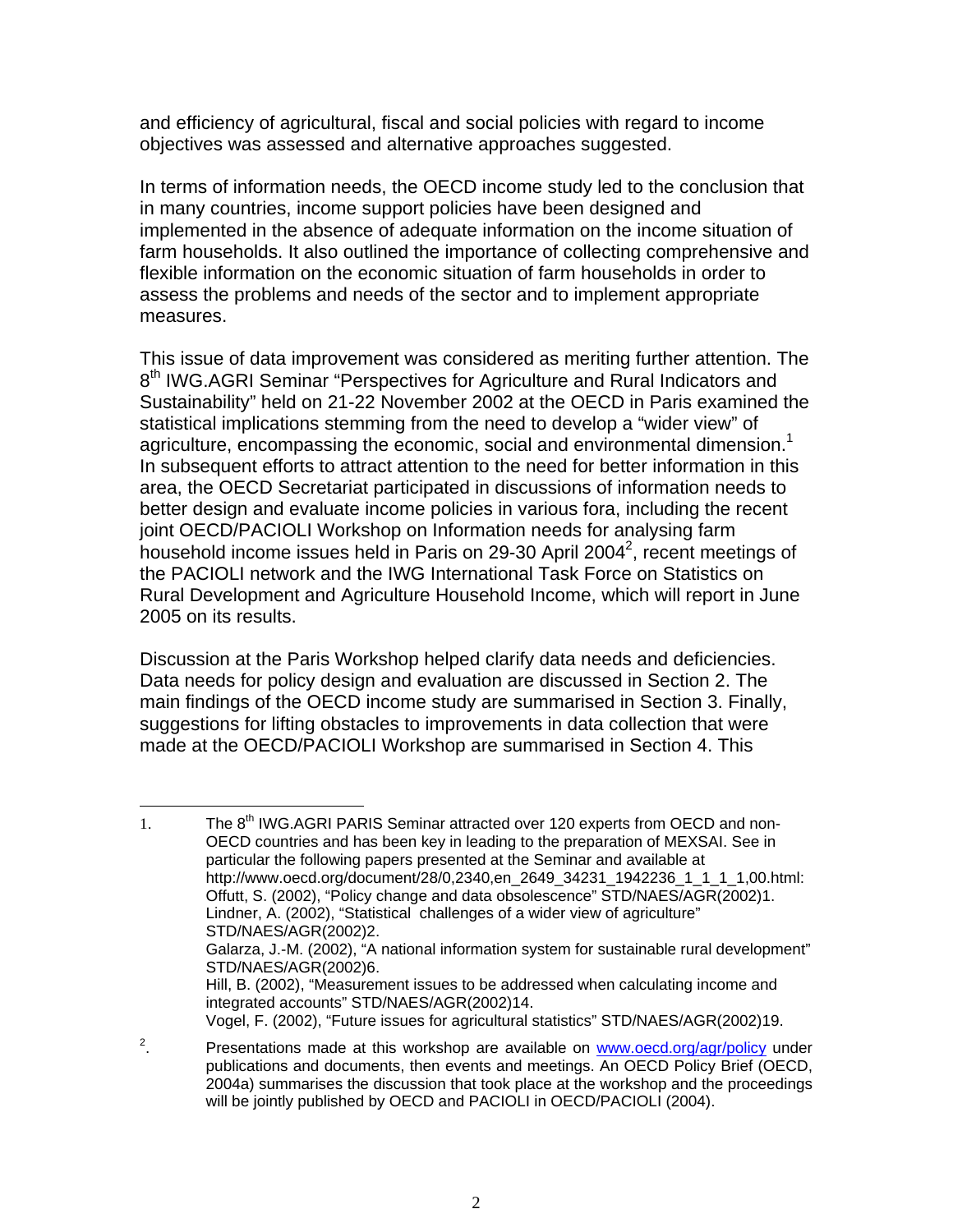session of the MEXSAI conference is also expected to contribute to a better understanding of data needs and uses in this area.

# **2. Information Needs to Evaluate Policies**

# *2.1. What Are Income Objectives of Agricultural Policies?*

Although the scope of objectives attributed to agricultural policies has broadened, income objectives are still appear to be prominent in OECD countries. They are not often clearly stated but are often expressed in terms of achieving income parity with other sectors, tackling low income problems, and reducing the variability of income within agriculture. Do farm households achieve, on average, income levels that are on a par with the rest of the economy? Is the incidence of low income higher in agriculture than in other sectors? How large are income inequalities within the sector? Is income variability higher among farm households than other households? These are the most frequently asked questions. They help analysts and statisticians interpreting policy objectives that are often not specified precisely in policy declarations.

# *2.2. What Indicators Are Needed to Evaluate Achievements?*

Because clear criteria about the targeted households and the measure of income of interest are often missing, analysts have had to interpret stated objectives and propose indicators to gauge progress.

Farm income provides only a very partial view of the income situation of a farm household. Farm households derive a significant share of their income from sources other than farming. In order to reflect the income situation of farm households all sources of income should be taken into account. For a full assessment of the economic situation of farm families, farm and household assets should also be considered in combination with income in addition to total or disposable household income, in particular in the case of farm families who own part or all of the factors of production farmed. Not only does wealth give rise to income but it provides security and financial leverage. It therefore affects the ability to consume and, in the case of farms, the viability of the activity. Additional information on household expenditures and other social and personal factors such as health or leisure are also necessary to assess the well-being of farm households.

Such information should be made available on the same basis across the economy to allow comparison between farm and other groups. To be relevant and to increase the number of potential uses and users, information should also be collected in a flexible and disaggregated way. Structural, but also behavioural and human capital information on farm households is needed to identify the cause of individual income problems and design appropriate remedies.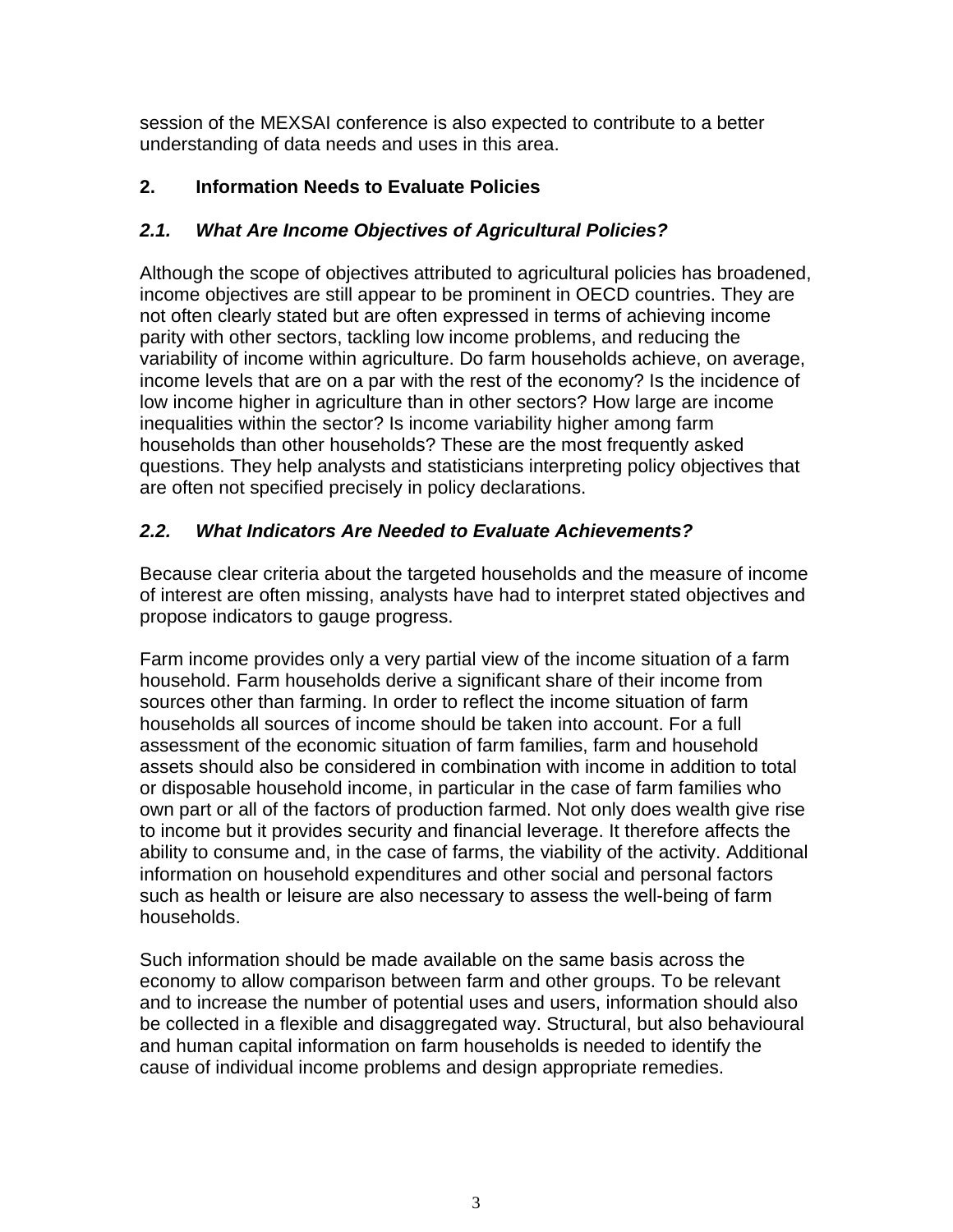In order to understand and monitor the variability of farm receipts at the individual level, panel data need to be collected. Three-year averages (or five years excluding extremes), which smooth farm income fluctuations and provide better estimates of the income situation, can then be calculated.

# *2.3. What Information Was Used in the OECD Income Study?*

Given data and resource constraints, farm household income was the indicator chosen to reflect the income situation of farm households. It includes farm income, defined as net income from farming activities, and income from non-farm activities, investments, social transfers and other sources (Diagram 1). Measurement issues are discussed briefly in Box 1 and at greater length in Hill (2003).



**Diagram 1. Components of Farm Household Income** 

*Source:* OECD, 2003.

Various sources of data were used. For some European countries, aggregate data from a EUROSTAT project that collects aggregate data on the total income of agricultural households for European Union (EU) member countries (EUROSTAT, 2002) was used to compare the income of farm households with that of other households and calculate the share of farm income in total income. However, this project often adopts a narrow definition of farm households (main occupation farms of a minimum size for example). Consequently, whenever possible, national statistics that define farm households more broadly are used, in order to give a wider picture of the sector.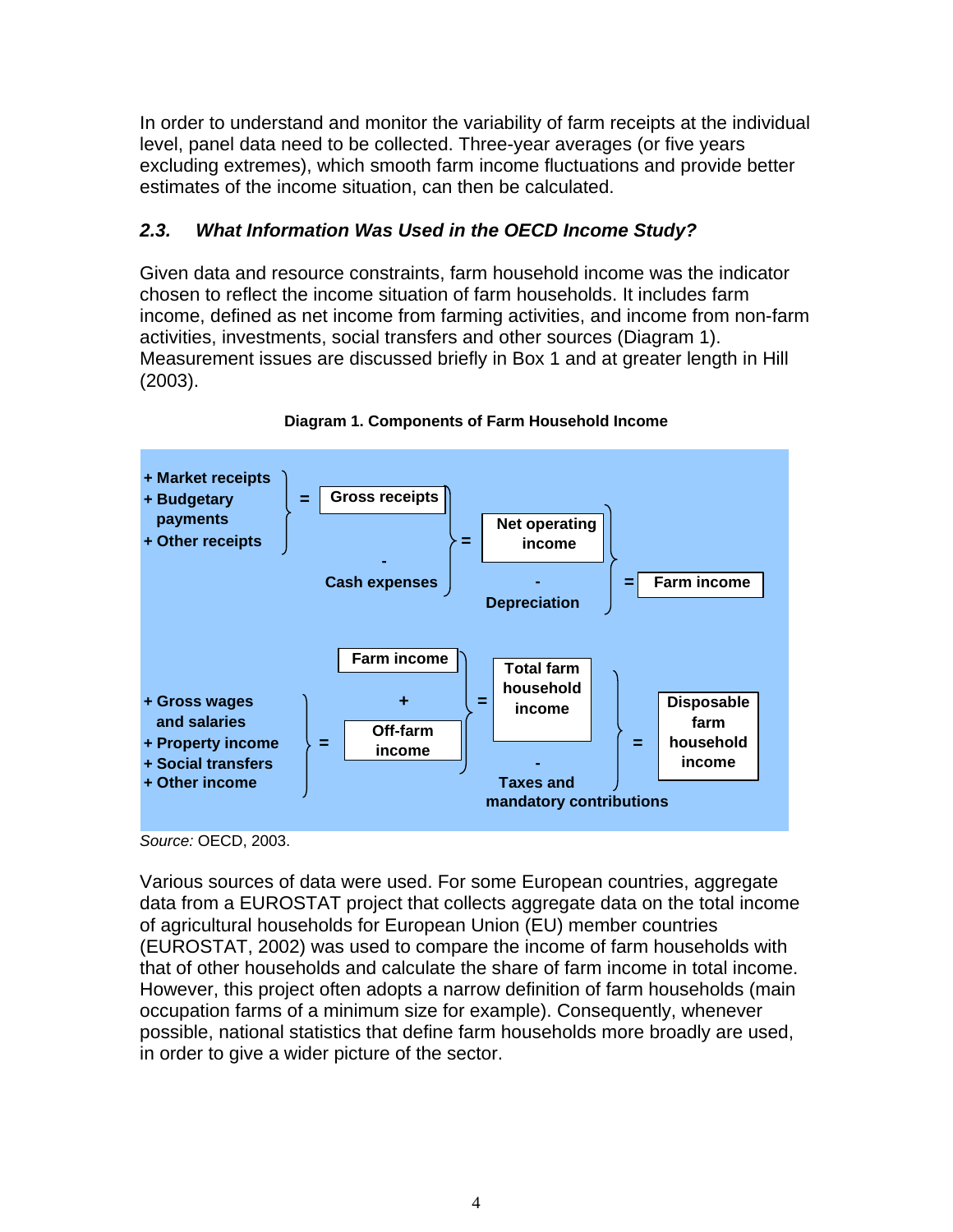To look at the distribution of income or the incidence of low income among farm households compared to other households, at the change in income over time, and the impact of agricultural, social and taxation policies, microeconomic data were used. They either come from specific surveys (farm, household expenditure, or income surveys), or from tax and social transfers files. Economy-wide surveys allow comparison between farm households and other households. In many cases, however, the sample of farm households proves to be too small to allow a detailed and representative distributional analysis. The LIS (Luxembourg Income Study), which contains micro data from national household surveys, allows such a comparison for at least some countries and has been used in the analysis of the incidence of low income in different categories of households reported in OECD (2001) and summarised in this paper. Specific farm surveys provide useful structural information on farm households, allowing the income situation to be related to structural characteristics, but they do not permit direct comparison with other households (unless linked with an economy-wide survey). The OECD structural database, which has been used to analyse the impact of support on the distribution of income, contains such data.

#### Box 1. Measurement Issues

*Is the appropriate information widely available?* There are problems of availability, quality and access to relevant data in OECD countries. Do the data collected allow progress towards income objectives to be systematically and accurately measured? For many countries the answer is no. In some cases the data are seriously out of date. Additional difficulties are created by the fact that in many countries the definitions adopted for households, income, etc., are too narrow to allow the real income status of farm households to be evaluated. The number of farm households in economy-wide income surveys is often too small to be representative, which makes it difficult to compare the situation of farm households with that of other households. Finally, farm household income can be underestimated. Income in-kind is often not taken into account and there can be problems linked to confidentiality and asymmetric information with reporting income in surveys. Farm self-employment income, in particular, might not be fully captured.

*Are data comparable across countries?* In general*, they are not*. First, the definition of farm households varies both with respect to who constitutes a household (which family members) and with respect to what constitutes a farm household (what level of sales, amount of land farmed, share of income from farming or other indicator qualifies a household as a farm household). There are enormous differences among countries with respect to these variables. Second, there are differences in the indicators of income that are reported, although with detailed information on farm accounts a common definition of farm income can be adopted. The coverage of income sources often differs. In particular, there are still many countries in which off-farm sources of income of farm households are not reported. For these reasons, comparisons across countries have not been attempted in this report. For each country where data are available, income components are compared between farm and non-farm sectors and across various groups in the agricultural sector.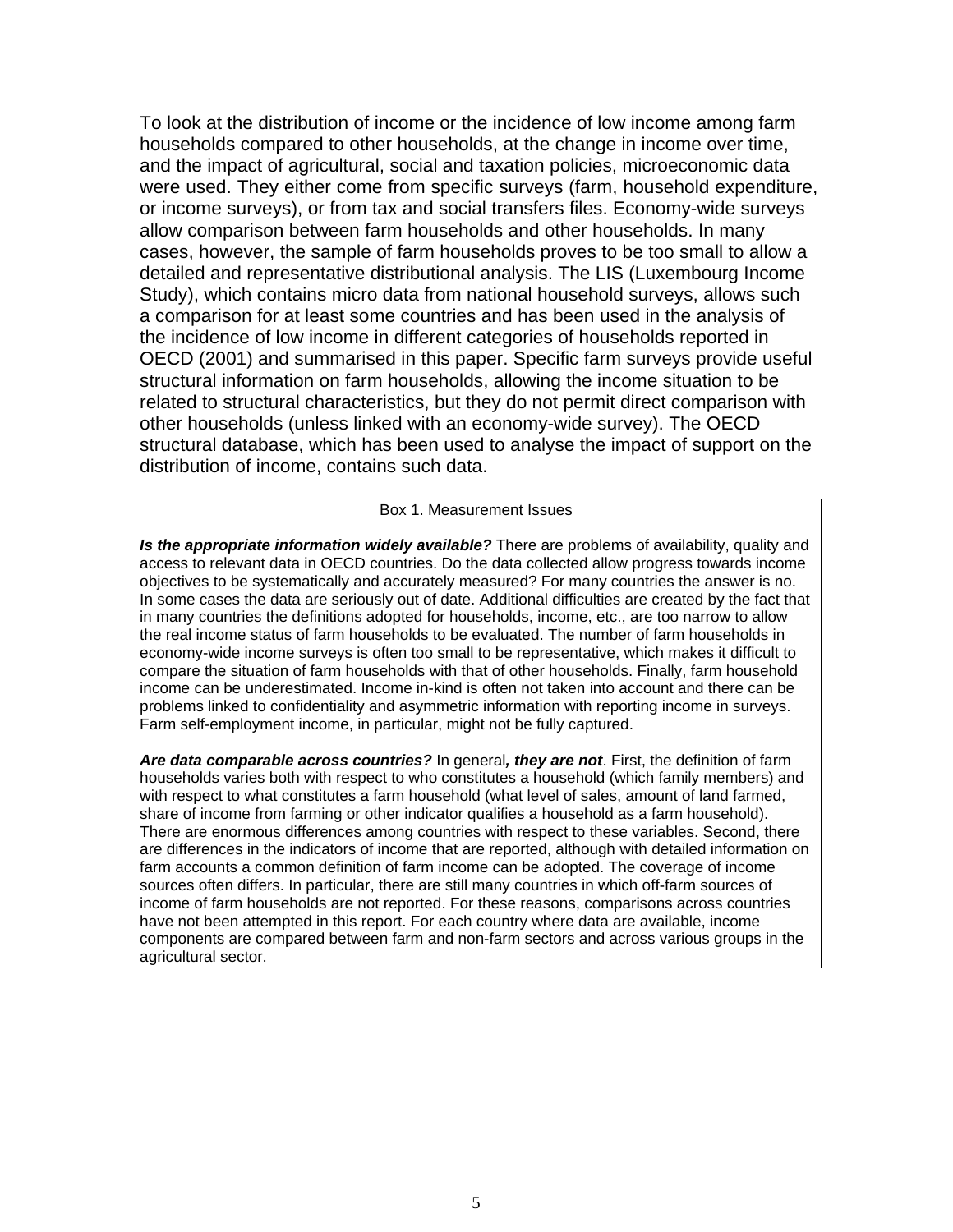# **3. Main Findings from the OECD Income Study**

# *3.1. What is the Income Situation of Farm Households?*

# **Farm households achieve income parity at the aggregate level in most OECD countries.**

In most OECD countries for which data are available, the average income of farm households is close to the economy-wide average (Figure 1).





Data are not comparable across countries.

1. All households except for Japan, where it is workers' households and Korea, where it is urban households. *Source:* OECD, 2004b.

# **Farm households derive a significant part of their total income from nonagricultural sources.**

This is the case even when a very restrictive definition<sup>3</sup> of farm households is adopted (Figure 2). Where a broad definition of farm households is adopted, farm income is not even the main source, reflecting the diversity of farm households, which include pluriactive, retirement or hobby farm households.

#### **Figure 2. Percentage Share of Farm Income in Total Income of Farm Households (average of the three most recent years available)**

 $\overline{a}$ 3. A more restrictive definition involves the exclusion of smaller farms (based on gross sales or area) and part-time farmers, for whom farm income is not the main source of income or for whom agricultural activity is not the main activity.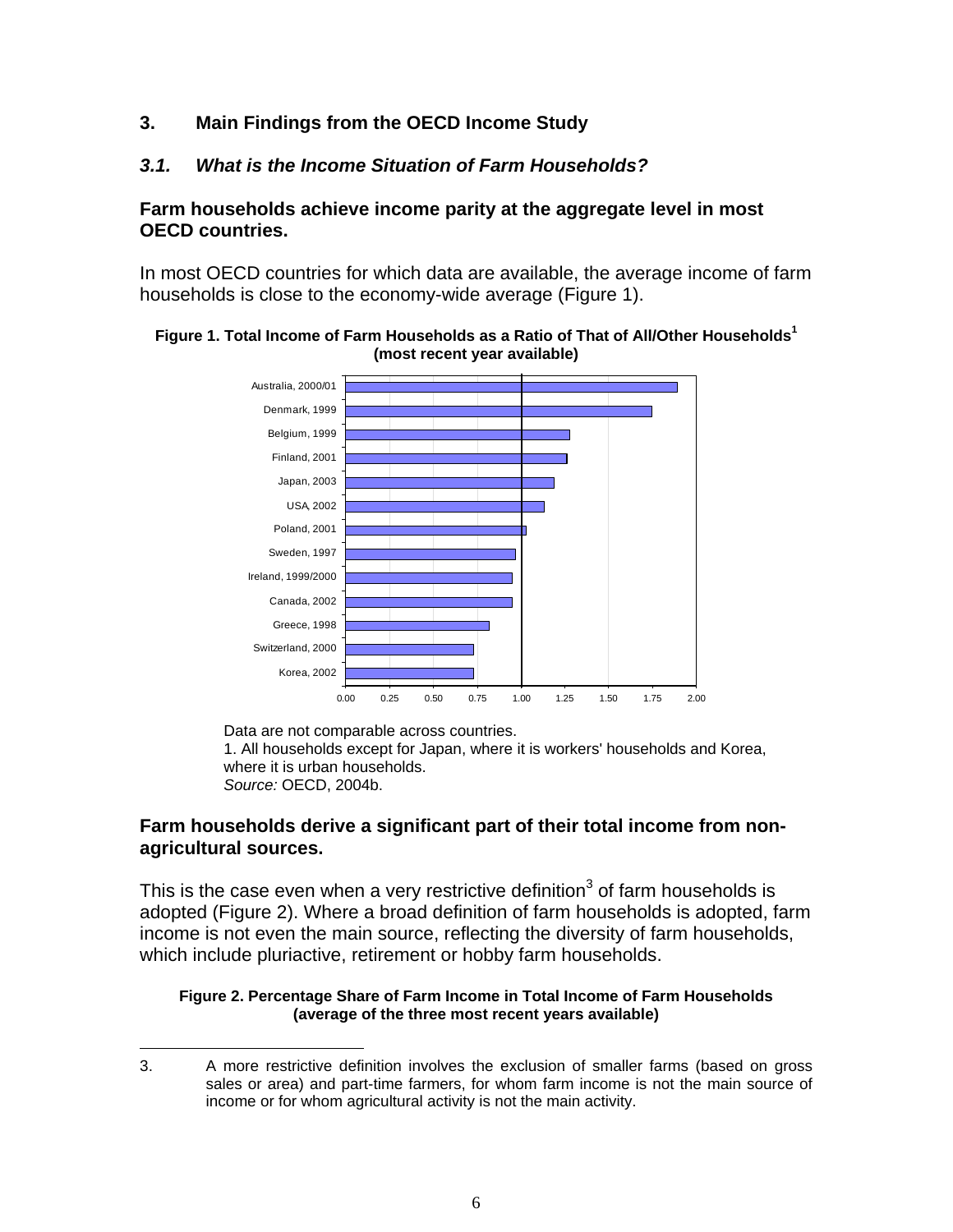



Regardless of definition, wages and salaries were the main source of off-farm income in three-quarters of the countries examined. Often, the farm operator is employed outside the farm but increasingly his/her spouse may also have off-farm employment. Cases where social transfers are higher than salaries and wages are found in countries which restrict the definition of a farm household to the operator, whose main occupation is farming, and the spouse. Finally, property income is the primary source of off-farm income in the United Kingdom only, but comes next in importance in close to a third of the countries reviewed. The results do not generally depend on the year chosen.

#### **There are large income disparities within the agricultural sector.**

Many factors such as region, the structural characteristics of the farm and the household, and the economic environment, in particular the opportunities for off-farm earnings, affect the total income of farm households. Differences in average income by farm size and farm type in selected OECD countries, based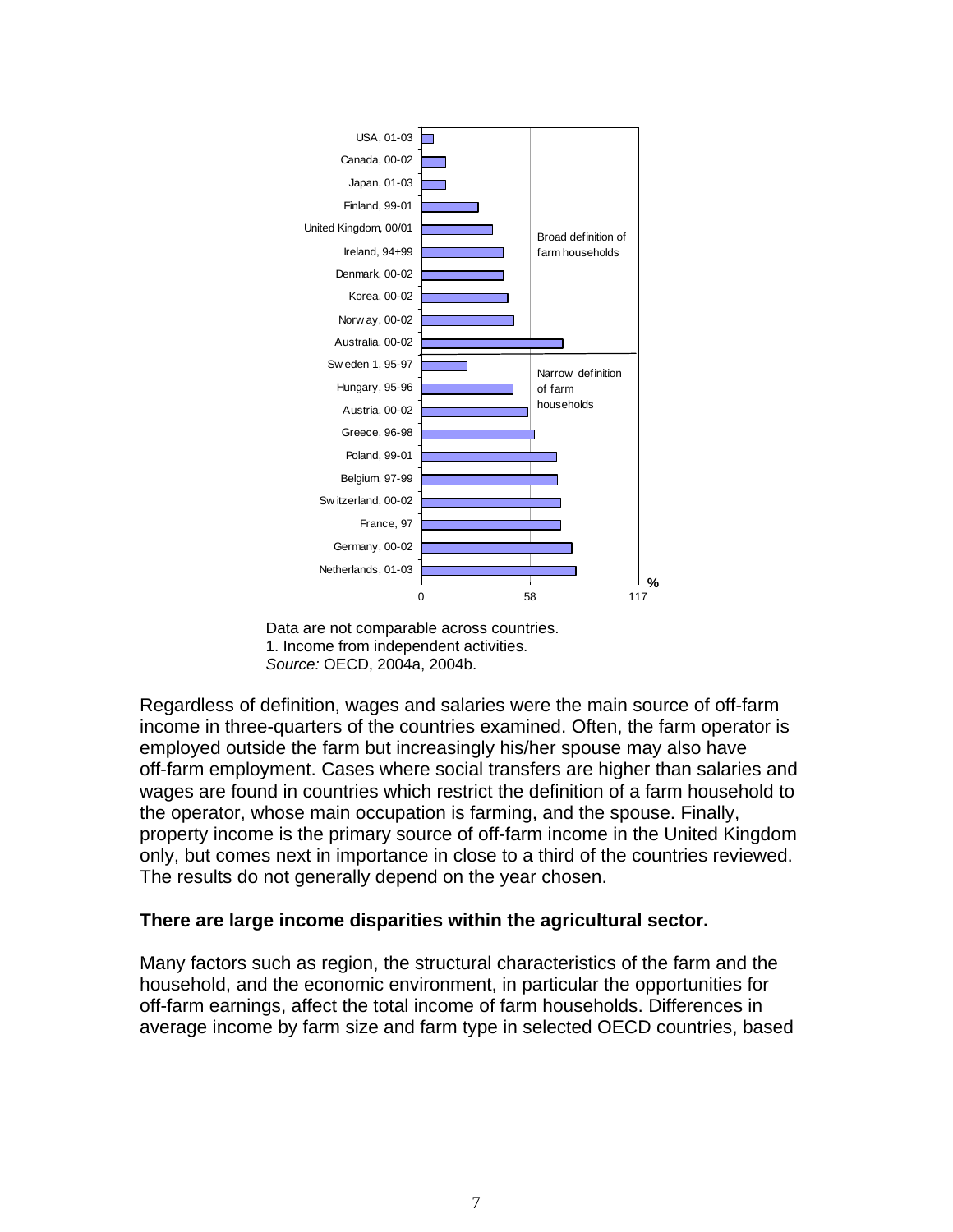on structural farm account data, are presented here<sup>4</sup>. In most countries reviewed, the average net operating income (NOI)<sup>5</sup> of farms in the top quartile<sup>6</sup> is two to three times bigger than that of the average of all farms (Figure 3).

#### **Figure 3. Average Gross Receipts, Net Operating Farm Income and Total Income of the Top Quartile (25% Largest Farms) as a Ratio of the Average of All Farms**



Data are not comparable across countries. NOI: Net operating income. See Diagram 1 for a definition of income indicators. *Source:* OECD structural database (OECD, 2003).

Owing to differences in farm size, in productivity and in levels of support between commodities, there are also income disparities between farm types although they are not as large as between farms classified by gross sales (OECD, 2003). Similarly, there are income differences by region, which stem from regional variations in the economic size of farms, type of farming and rate of support for each commodity, and how widely regions are defined. These issues were briefly examined in OECD (1999). In all cases, when non-agricultural incomes are taken into account, differences in income by farm size, type and region are reduced.

# **The incidence of low income is often higher among farm households than in the rest of society.**

In many countries, available evidence suggests that in the mid-1990s the incidence of low income was higher among farm households than among non-farm households. The low-income rate (defined in note 1 of Figure 4) was higher for farm households than non-farm households in 9 out of 14 countries, slightly lower in three (Canada, the Czech Republic and Finland), but significantly lower in two (Norway and the United States) (Figure 4). The low-income gap was

 $\overline{a}$ 4. See OECD (1999) for a description of the characteristics of national farm account data. Whenever possible, the analysis reported here has been updated to use the most recent data available.

<sup>5.</sup> See Diagram 1 for a definition of income indicators.

<sup>6.</sup> The top quartile contains the 25% largest farms, based on gross sales.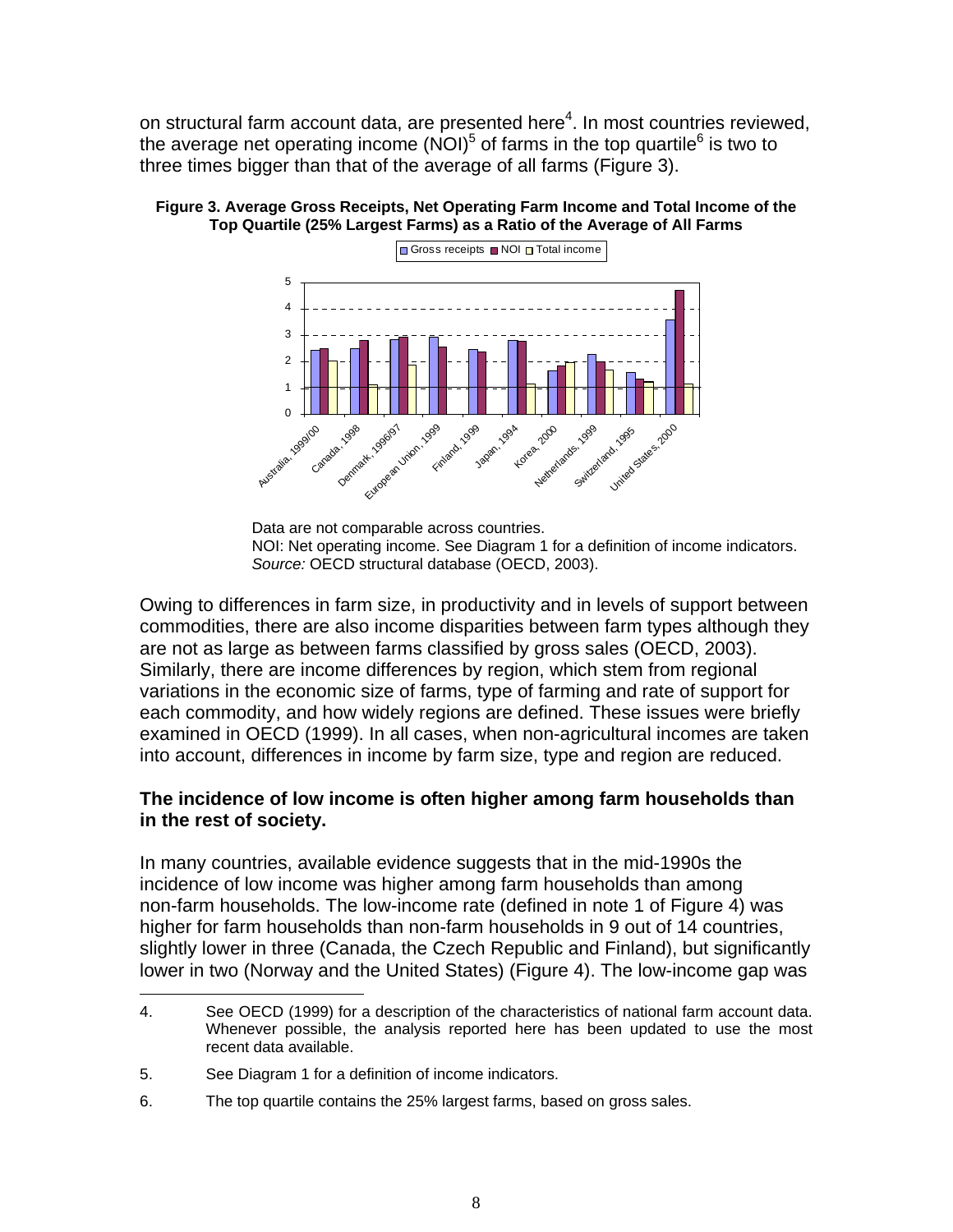bigger for farm than for non-farm households in all the examined countries (note 2 of Figure 4). When the analysis is repeated using a narrow definition of the farm household, inequality is greater (OECD, 2001). In other words, farm households which rely more on farm activities are more frequently included in the low-income category. This confirms the importance of off-farm activities.



**Figure 4. Low-Income Rate and Low Income Gap: Farm Versus Non-Farm Households** 

1. The low-income rate is the share of individual farm households with incomes falling below the low-income line (50% of median income of all households).

2. The low-income gap is the difference between the average income of the low-income farm households and the low-income line (the average income gap). *Source:* OECD, 2001 (LIS data).

# *3.2. What is the Impact of Fiscal, Social and Agricultural Support Policies on Farm Household Income?*

# **Support raises farm household income…**

The Producer Support Estimate (PSE) expressed as a percentage of gross receipts explains, in static terms, the share of gross receipts that comes from government support. For example, in the OECD area, one third of gross receipts resulted from support in 2001-03 (OECD, 2004c). We cannot deduce from the PSE, however, that farm household incomes would fall by an equivalent percentage if all government support was removed given that in the absence of support, adjustments would occur.

# **…but its efficiency in transferring income to farm households is low,**

A large share of the transfers generated by agricultural policy and included in the PSE does not necessarily translate into net income gains for farm households. There are two sources of transfer losses that limit the income transfer efficiency of policy measures. The first is economic costs, which result from distortions in the use of resources and its incidence on production and trade patterns. The second source of loss is distributive leakages, whereby some of the benefits of support accrue to groups other than the intended beneficiaries. This latter category includes the costs of administering farm programmes (which are not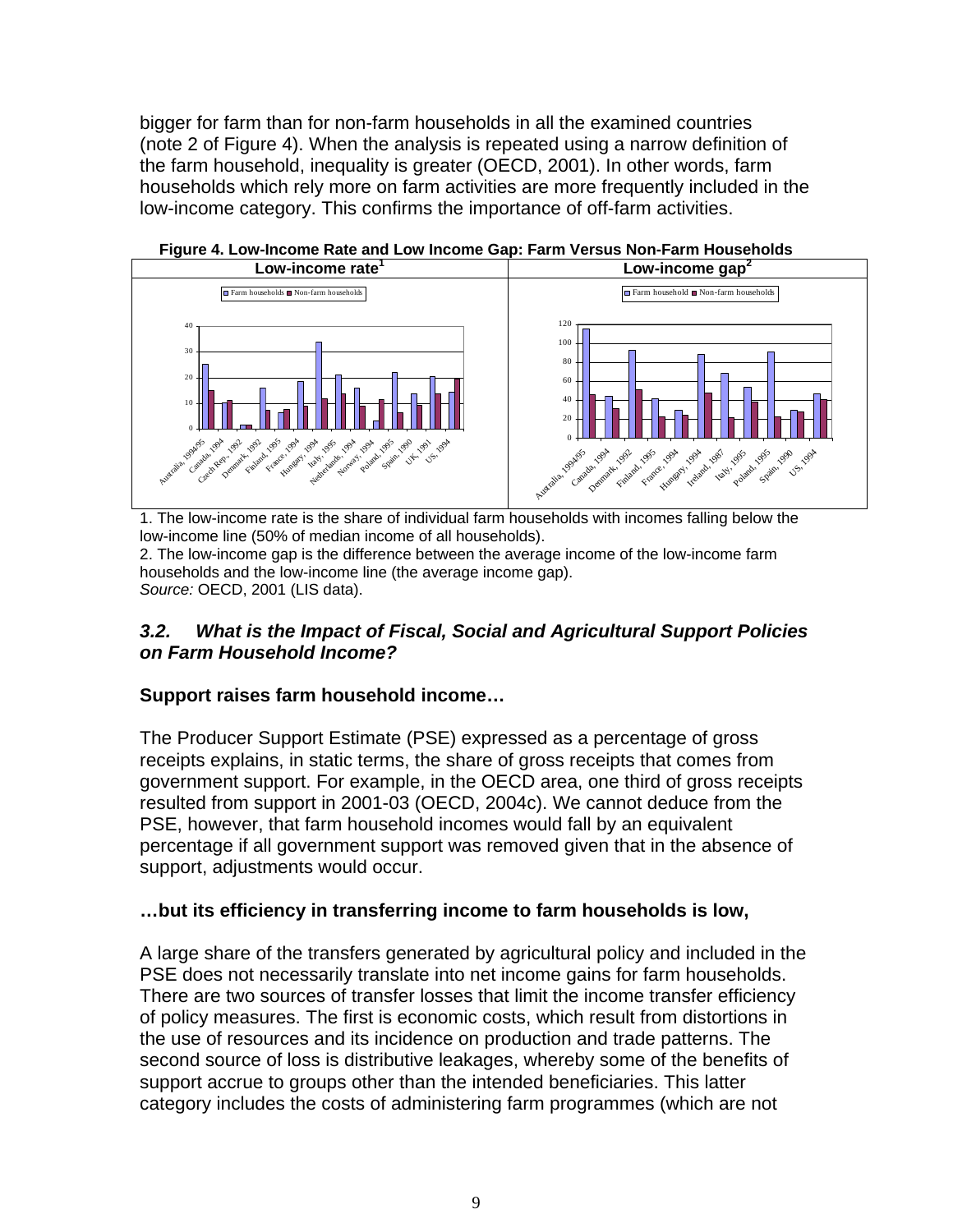accounted for in this analysis), the extra purchases that farmers are required to make from input suppliers, the share captured by downstream industries, additional payments to landlords and income transfers to (or from) other countries.

According to OECD estimates of income transfer efficiency, no support policy linked to agricultural activity succeeds in delivering more than half the monetary transfers from consumers and taxpayers as additional income to farm households. In the case of market price support and deficiency payments, the share is one fourth or less, and for input subsidies it is less than one-fifth (Figure 5).

In the case of market price support and deficiency payments, the stimulus to output, and hence to input demand, means that much of the increase in receipts is transmitted back to input suppliers or capitalized into land values. Not surprisingly, input suppliers reap most of the benefits of input subsidies. In the case of area payments, nearly all the benefits are absorbed in increased land values.





*Source:* OECD, 2003.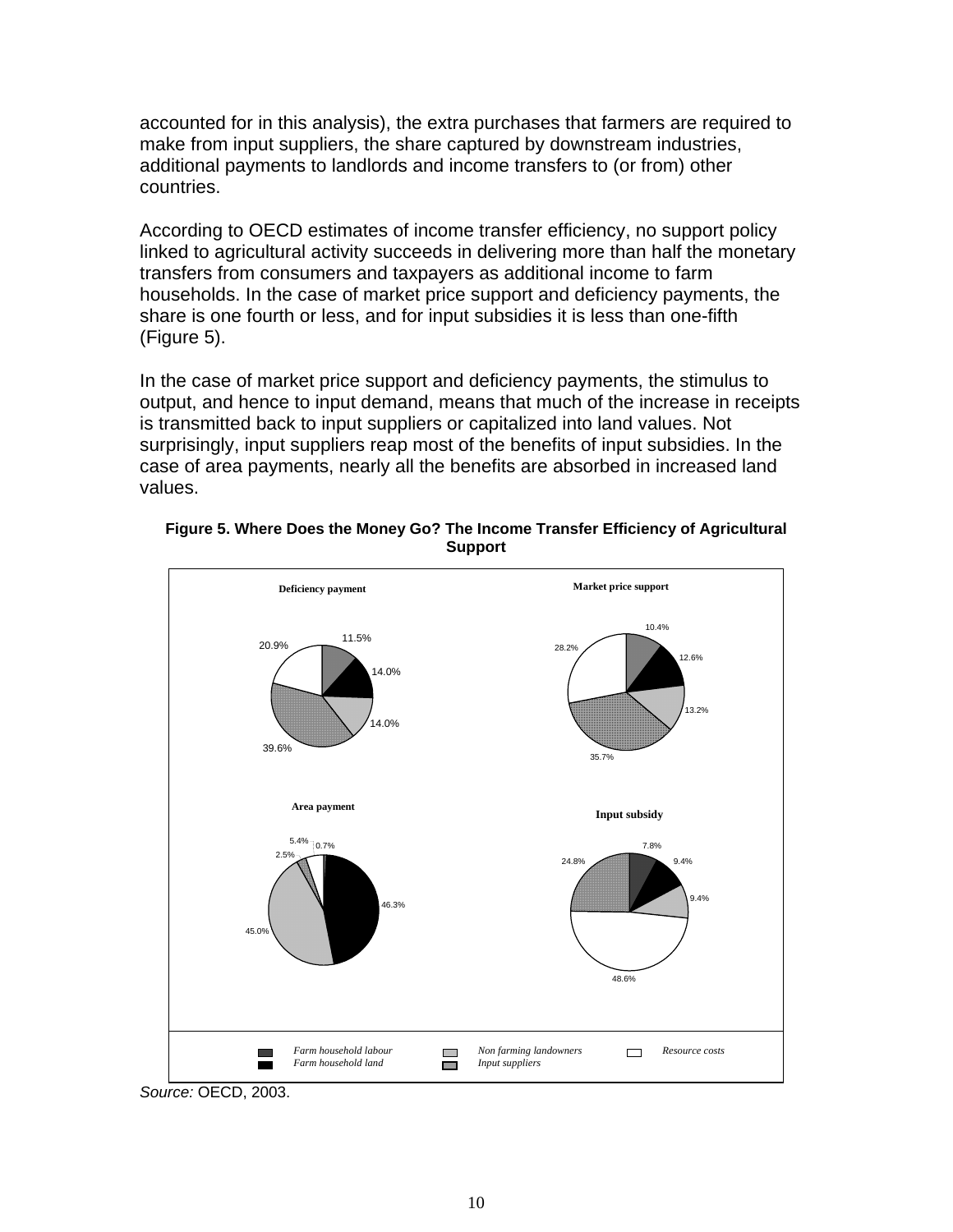# **…and support is unequally distributed: most goes to larger farmers.**

The static comparison between the distribution of support and that of gross receipts indicates the nature of the impact support has on the distribution of income<sup>7</sup>. Distributions by farm size, farm type and region have been examined for selected countries. Using the same methodology as in OECD (1999), the distribution of gross receipts, support and income by farm size is compared in Figure 6, which shows the share of the 25% largest farms in gross receipts, support and income.





Data are not comparable across countries. *Source:* OECD structural database (OECD, 2004b).

The distribution of support by farm size is similar to the distribution of gross receipts. This is because a large share of support in the OECD area is linked to the level of production<sup>8</sup> or the level of input,  $9$  and also because in many cases, support accounts for a significant share of gross receipts. The largest farms, and often the most prosperous ones, are therefore the main beneficiaries. Figure 6 shows that the top 25% of farms receive between 40 and 90% of support. In this sense, support is inequitable. On average, direct payments are more equally distributed than market price support and gross receipts but the difference is generally small. We can conclude overall that, in most countries, support has a

 $\overline{a}$ 7. It should be noted that support is included in the value of gross receipts.

<sup>8.</sup> Over 65% of the PSE in the OECD area came from market price support measures and payments based on output in 2001-03 (OECD, 2004c).

<sup>9.</sup> In 2001-03, payments based on area planted or animal numbers and payments based on input use accounted respectively for 15 and 9% of the PSE for the OECD area (OECD, 2004c).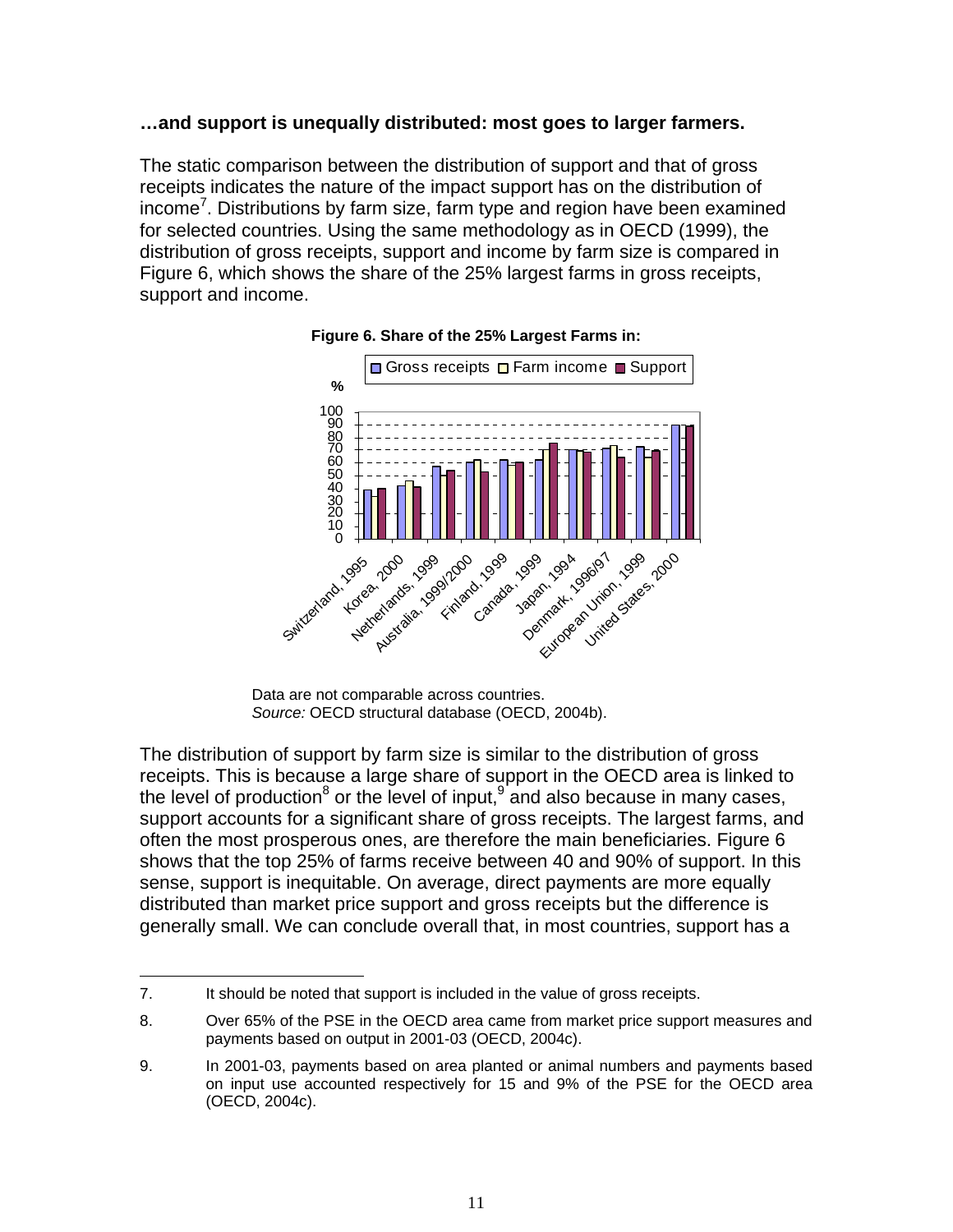rather small redistributional effect by farm size because it is only slightly less unequally distributed than gross receipts.

The impact of support on income disparities by farm type depends on how wide differences in support level are in the country and on how narrowly farm types have been defined. In the European Union, for example, support has widened disparities between dairy and intensive livestock farms on the one hand and field crop and cattle farms on the other. There are, nonetheless, few examples where support narrows disparities between farm types but the effect is relatively small. Overall, support increases income disparities between farm types (Figure 14 in OECD, 2003).

There are also regional differences in the distribution of support. While support linked to output automatically goes to larger farms, direct payments can be targeted to less favoured areas. Although this is done to some extent in Switzerland and the EU, inequality nonetheless persists despite these efforts (OECD, 1999).

# *3.3. Are Policy Measures Effectively Achieving the Objectives Set for them in Terms of the Level, Variability and Distribution of Farm Household Incomes?*

**Overall, support policies, whatever their objectives, do raise farm income levels to some extent and reduce their variability, but this would seem to be achieved at significantly greater cost to consumers and taxpayers than necessary.**

The evidence presented here suggests that there are significant problems in delivering income support to farm households through the types of sector specific measures and policies that have been pursued to date. The main problems relate to **targeting** – the great bulk of the measures used are broad and untargeted in nature - to **equity –** because the measures are still predominantly based on production or factors of production they fail to change the income distribution in any significant way and most of the support that reaches the sector goes to larger farm households, who do not usually need it - and to **leakages –** much of the support is transferred to unintended beneficiaries.

In addition, as much of the support in OECD countries is linked to production or input use there have been **significant international spillover effects**. Production enhancing support raises domestic farm income but contributes to lower world prices, which in turn depress farm income in other parts of the world. Policies that reduce income risk faced by farmers also affect production decisions, often to the same extent as price support. In addition, by reducing adjustment in the domestic market, they transfer domestic instability to the world market and therefore switch the burden of adjustment to other countries (OECD, 2003).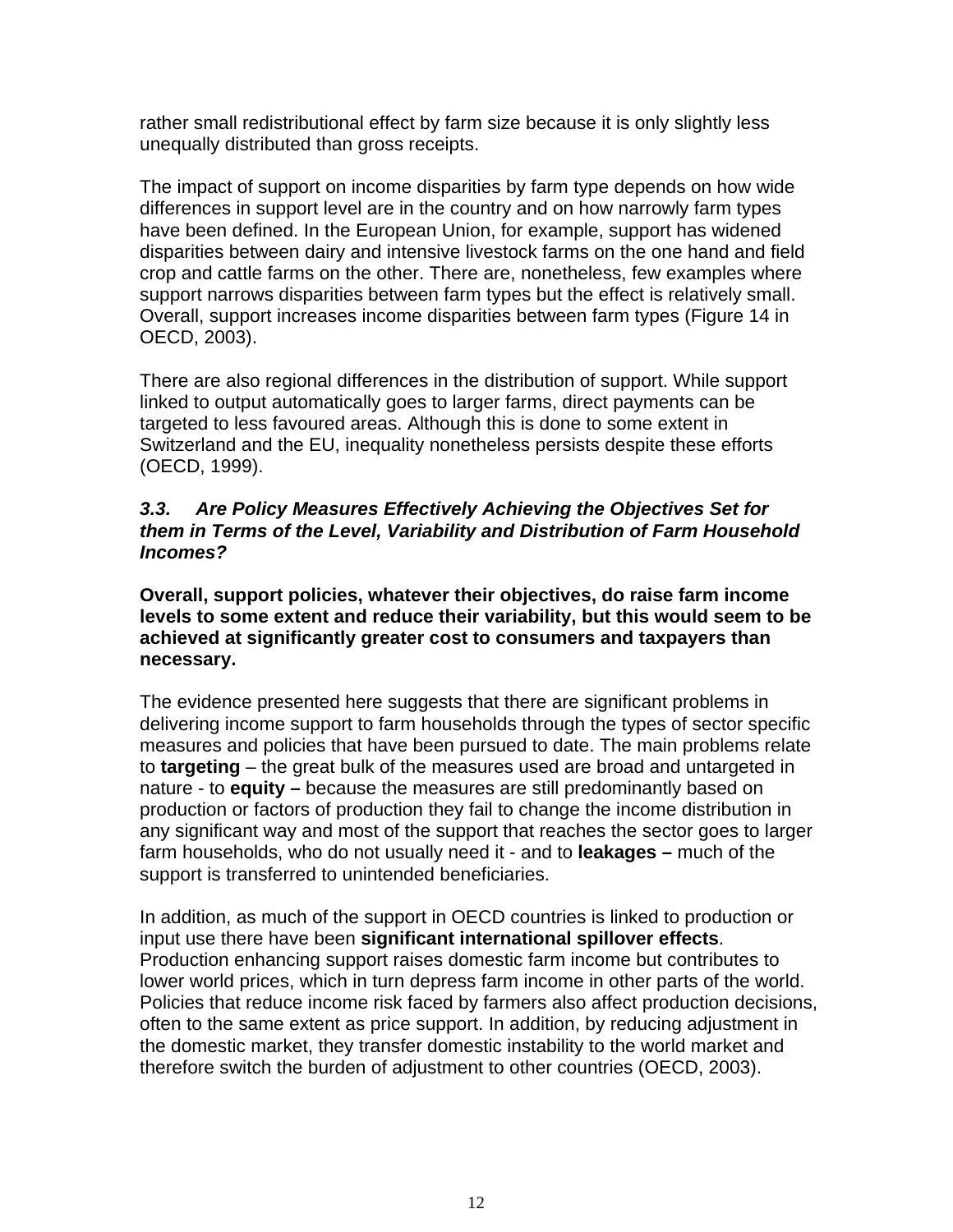# *3.4. Which Policy Instruments Would Transfer Income to Farm Households More Effectively and More Equitably?*

To design and implement efficient policies, **income objectives have to be clearly defined** in the national policy process. In particular, some income criteria need to be developed to define and identify the targeted households. All sources of income should be taken into account in identifying the households to be targeted, as well as household wealth. For example, criteria could be set concerning the level of income or the variability of individual farm household income that would trigger intervention, if indeed the prevailing policy concerns involve those criteria.

There are several possible policy responses to low-income problems among farm households. Government should first consider ways to **develop market solutions**. It is important to understand the cause of low income in order to find the most effective remedy. If governments are unwilling to see less efficient farmers leave the sector because they provide economic and social benefits that are not, and cannot be, rewarded by the market, the optimal policy would be to give farmers the appropriate incentive to provide these benefits, using for example decoupled and targeted payments

Similarly, regarding income risk management, government **should encourage the development of contingency arrangements** such as insurance and futures markets, for example through the collection and transmission of information to reduce problems created by information asymmetry; or training programmes in the use of futures markets to reduce income risk. Agricultural safety nets could then be envisaged to address any remaining risk management failure.

**From an income transfer efficiency point of view, support that is decoupled from agricultural activity and targeted specifically to income would be much better as a way to transfer income to farm households.** Such direct income payments minimise economic distortions and distributive leakages because their effects on production decisions are minimal, and they can be targeted and delivered to those households that are deemed to warrant assistance.

More generally, government could **invest in general services** for the sector, such as expenditures on infrastructure, training, research and development, that improve the functioning of agricultural markets and allow farmers to increase their competitiveness. Low income may be experienced by farm households that are resource-poor and located in areas where there is also a problem of lack of viable economic alternatives. The solution in this type of situation is not necessarily a sector-specific income support scheme. Investment in infrastructure to make rural areas more attractive to investors and transitional assistance to more viable economic activities may be of greater benefit.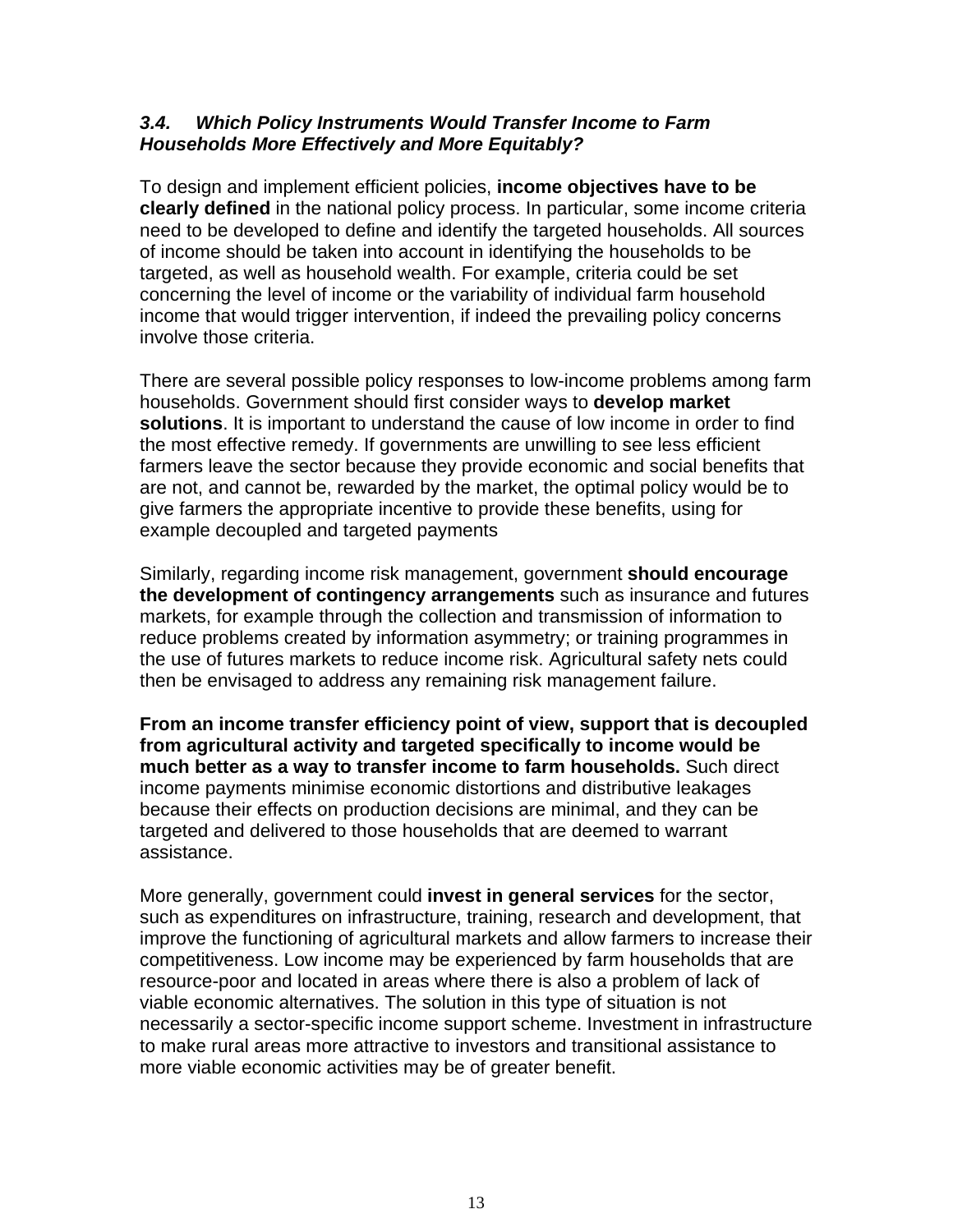**Sequencing is important.** As policies to address market failures in the agricultural sector will have an impact on the income of farmers, there is a logical case for applying measures that first correct market failures and then address any outstanding concerns about incomes, using the types of measures indicated above. Finally, **general tax and social security systems** are in place in most, if not all, OECD countries. These structures **are well placed to identify remaining low-income problems** among agricultural households **and ensure equal treatment** vis-à-vis other classes of households.

# *3.5. Better Information is Needed to Design More Efficient and Targeted Policies*

In most countries, systems exist to monitor the income situation of farm households but they are incomplete, out of date and not consistent between micro and macro data, between different types of farm surveys, between farm and general surveys, and across countries. Income concepts and typologies based on commodity production are outdated and no longer relevant given the increasing diversity in income sources and the trend towards the decoupling of policy measures from production.

It is important, in order to assess the problems and needs of the sector and to implement targeted measures, that comprehensive information on the economic situation of farm households be available, as described above. Issues related to farm household income data availability and quality are not just, or even primarily, of interest to analysts and statisticians. The principal beneficiaries of improved information would be policy makers and the public they serve. Until the coverage, timeliness and consistency of national microeconomic data is improved, policy measures, ostensibly aimed at improving the incomes of farm households, will be implemented without adequate knowledge of the nature, incidence or even existence of the problem that they are attempting to solve.

# **4. How to Obtain Better Information?**

There are obstacles to obtaining required information. They are administrative, political and, to some extent, technical. Administrative obstacles may occur when policy-making ministries – the potential data users -- fail to communicate their needs to statistical agencies -- the data collectors. The costs in designing and setting up new or revised surveys, to take account of new needs, can be an obstacle. Costs also affect the frequency and timeliness of surveys. There can also be legal/confidentiality difficulties, preventing for example the merging of data from different sources (e.g. farm and tax filer records). These kinds of difficulties often prevent the transmission of information to analysts outside ministries. Finally, to ensure the co-operation of participants to surveys, who are usually volunteers, there are limits to the burden that can be placed on them.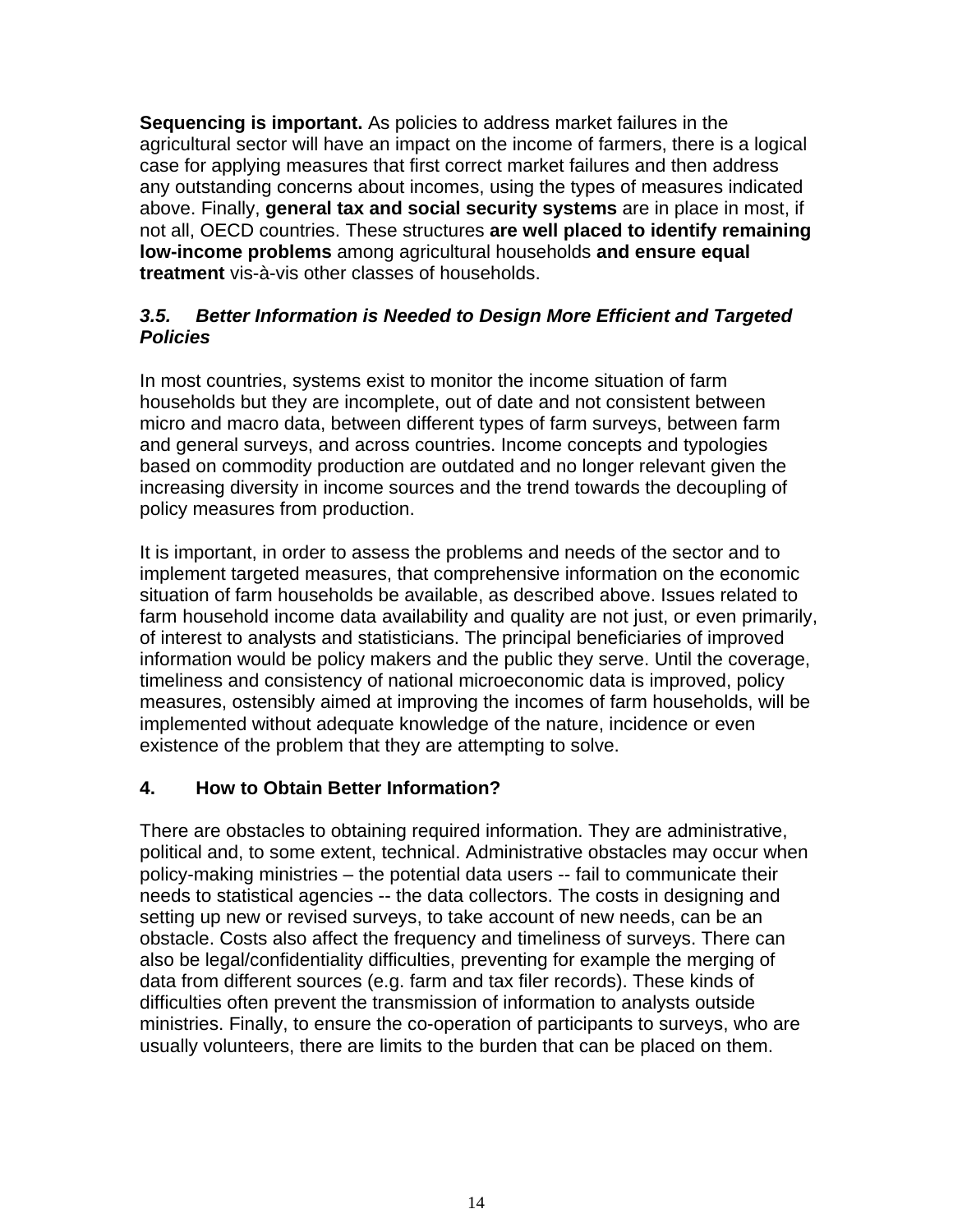Political obstacles are not negligible. Participants may not understand or agree that it is legitimate to seek information on total income, *i.e.* on income sources that are not part of the farm business, in particular a spouse's income, investment income and wealth. This affects the rate and quality of responses. Vested interests more generally limit the political will to understand the full income situation of farm households, as it could threaten the legitimacy of income support. As a result, the status quo is often vigorously defended.

To a lesser extent, there are a number of technical obstacles. Coverage of farm households in general surveys is often not representative because they are so few. This can limit the value of general surveys for farm household income analysis and for combining them with farm account information. Wealth, in particular some types of assets such as livestock, forests or vineyards, is difficult to evaluate although there are International Financial Reporting Standards (IFRS), which include International Accounting Standards on agriculture. Another difficulty in keeping track of a panel of farm households is that farms and households are not stable over time.

There are, however, examples of successful countries, where policy-relevant information is collected and used. The need for policy evaluation – it can be made compulsory—and demands for better accountability with respect to public funds are playing an important role. Increasingly, improvements in data collection are requested by Audit Offices. This has happened in Canada and more recently in the European Union.

In terms of costs, budget constraints and the resulting need to better target policies should work as incentives for improving data collection, rather than obstacles. Costs will be lower if data collection is adequate at the central level: individual researchers or local government would not need to collect the same data several times, hence saving for government and surveyed farmers. Data should also be available at a disaggregated level in order to increase the number of potential uses and users (including from the private sector).

Changes in policy should prompt changes in data collection systems. The cost of evaluating a policy should be attached to its funding. Specific data may be generated by the implementation of a policy and the collection cost should be part of programme funds.

There are many ways to reduce the cost of data collection and transmission, for example the use of existing administrative or non-agricultural data sets; the use of telephone interviews or Internet for filling questionnaires or accessing data.

Communication on income issues should be simple and effective so that the need to monitor the income situation and evaluate policies is understood by all. It should focus on key players, who can influence political, policy or funding